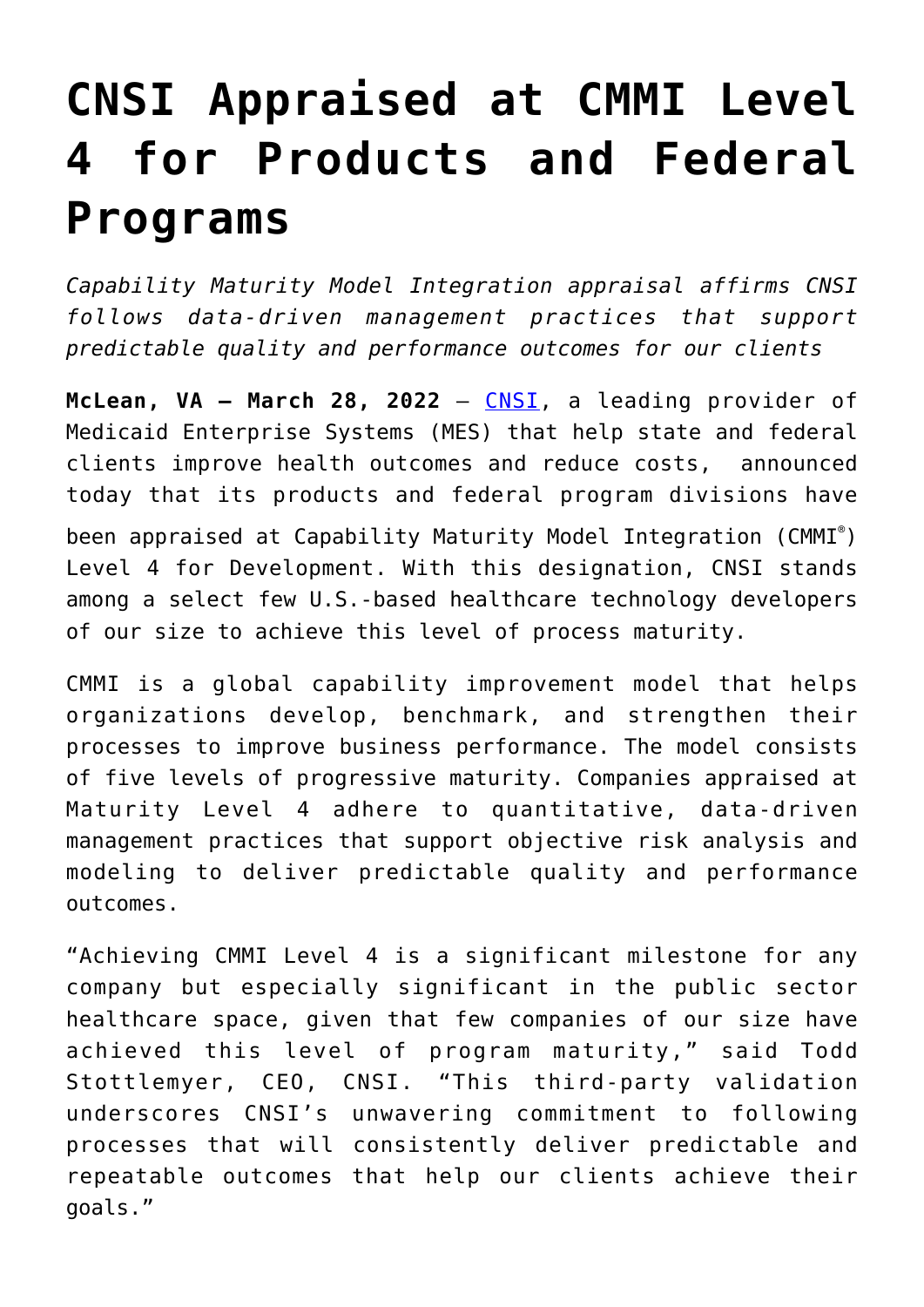In 2021, CNSI's quality management system also achieved ISO-9001:2015 certification, which demonstrates the company's commitment to standardization, continual improvement, and a strong client focus.

"Taken together, CNSI's CMMI-4 appraisal and ISO:9001 certification demonstrate our team's tenacious 'measure twice, cut once' approach that enables us to deliver quality products and solutions faster than our competitors," said Bob McCord, President and Chief Operating Officer, CNSI. "That approach is evidenced by our 19-month implementation of Wyoming's Medicaid Benefit Management System, which set the record in October 2021 as the industry's fastest go-live ever."

CNSI's products include our signature evoBrix X™ suite, supporting claims adjudication and provider and consumer engagement for public sector healthcare clients. Our federal clients include the Department of Veterans Affairs, Department of Labor, and the Centers for Medicare and Medicaid Services for whom CNSI's Encounter Data Processing System (EDPS) solution processes more than 1.3 billion annual Medicare Advantage encounters.

CNSI's CMMI appraisal was performed by Entinex.

## **About CNSI**

[CNSI](https://www.cns-inc.com/) delivers a broad range of health information technology enterprise solutions and customizable products to a diverse base of state and federal agencies in the United States. CNSI aligns, builds, and manages innovative, high-quality, costeffective solutions that help clients achieve their mission, enhance business performance, reduce costs, and improve the health of individuals and communities. Headquartered in the United States with a major technology center in Chennai, India, CNSI employs a world-class team of technologists, program managers, and subject matter experts with large-scale, mission-critical information technology implementation